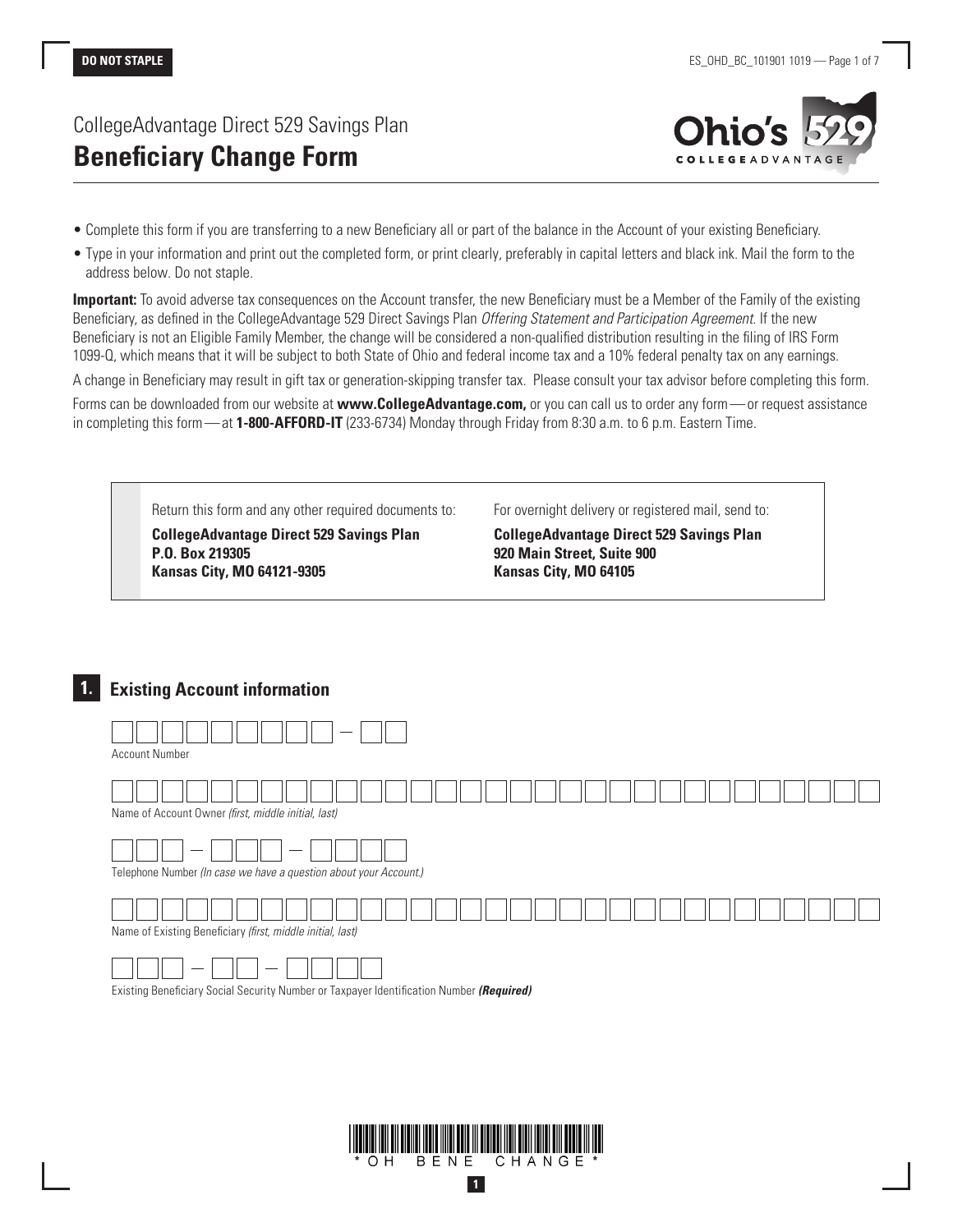# **2. New Beneficiary information**

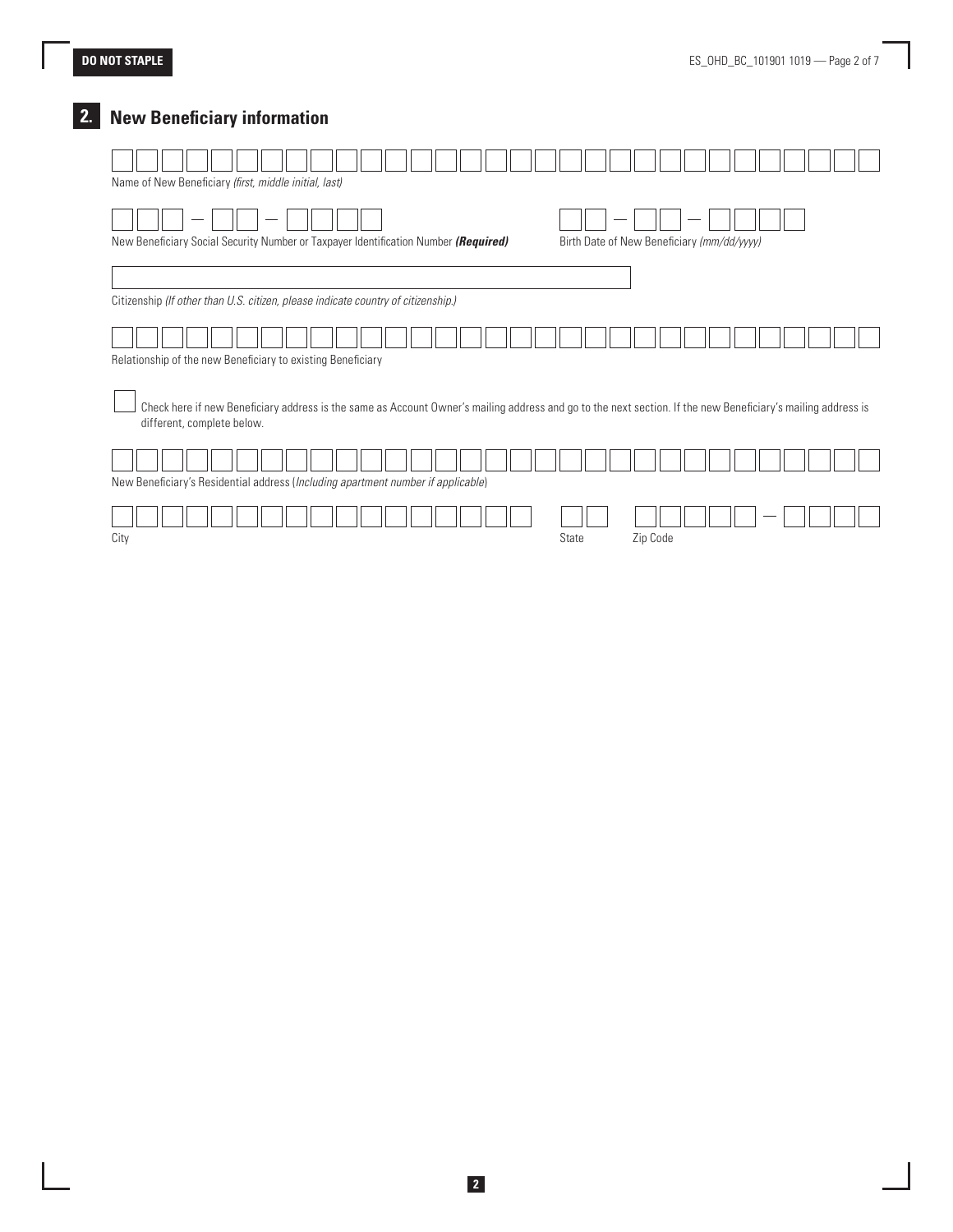## **3. Transfer amount** *(Check and complete Section 3A or 3B.)*

**Fifth Third 529 CDs—**If you are transferring from a CD, it is by definition not yet mature. Mature CDs are systematically redeemed at maturity and the redemption value placed in a Fifth Third 529 Savings Account, which was established for you when the CD was opened. When a CD is transferred to another investment option, the CD is liquidated, and any applicable early redemption penalty is applied.

**CD Early Withdrawal Penalty**—If you redeem a 3- to 11- month CD before at least half that stated term is over, or a 12- to 144 month CD before at least a third of the term is over, you may lose all the interest accrued and possibly part of your principal. Maturity date must be within 30 days of the Ohio Tuition Trust Authority's receipt of this form and cannot cross calender years (i.e., withdrawal request received December 20, maturity date January 4). If maturity date is more than 30 days away, or maturity date occurs in the next calender year, CD will be liquidated upon receipt of this form, and any applicable early redemption penalty will be applied to the redemption.

**CD Partial Transfer**—If you redeem a CD and only request that part of the redemption value be transferred to a different investment option, the remaining balance from the redemption will be placed in your Fifth Third 529 Savings Account.

A. **Entire balance.** CollegeAdvantage Direct 529 Savings Plan will change the Beneficiary on your Account and will assign you a new Account number if you do not already have an Account for the new Beneficiary. Once the transfer is completed, the old Account will be closed.

Is there already an Account for the new Beneficiary? *(Check one.)*

| $\mathbf{v}$ | $-$               |
|--------------|-------------------|
| ρQ           | __                |
|              | Number<br>Account |

(If you select Yes above, go straight to **Section 7**, **Sections 4** through **6** will be ignored if completed.)

#### **No. Complete all remaining sections.**

B. **Partial balance.** CollegeAdvantage Direct will keep the Account for the existing Beneficiary open. The dollar amount you specify below will be transferred to the new Beneficiary's Account.

**Note:** If the existing Account includes more than one Investment Option, the dollar amount or percentage will be taken on a proportional basis from each Investment Option.

| <b>Name of Investment Option</b>                                     | <b>Dollar amount</b><br>(For partial amounts.) | <b>OR</b> | <b>Percentage</b> |
|----------------------------------------------------------------------|------------------------------------------------|-----------|-------------------|
| S                                                                    |                                                |           | $\frac{0}{0}$     |
| S                                                                    |                                                |           | $\frac{0}{0}$     |
| S                                                                    |                                                |           | $\frac{0}{0}$     |
| Do you already have an Account for the new Beneficiary? (Check one.) |                                                |           |                   |
| Yes.                                                                 |                                                |           |                   |

Account Number

(If you select Yes above, go straight to **Section 7**, **Sections 4** through **6** will be ignored if completed.)

#### **No. Complete all remaining sections.**

 **Note:** If the amount you want transferred exceeds the maximum contribution limit, the excess will remain in the existing Account for your existing Beneficiary.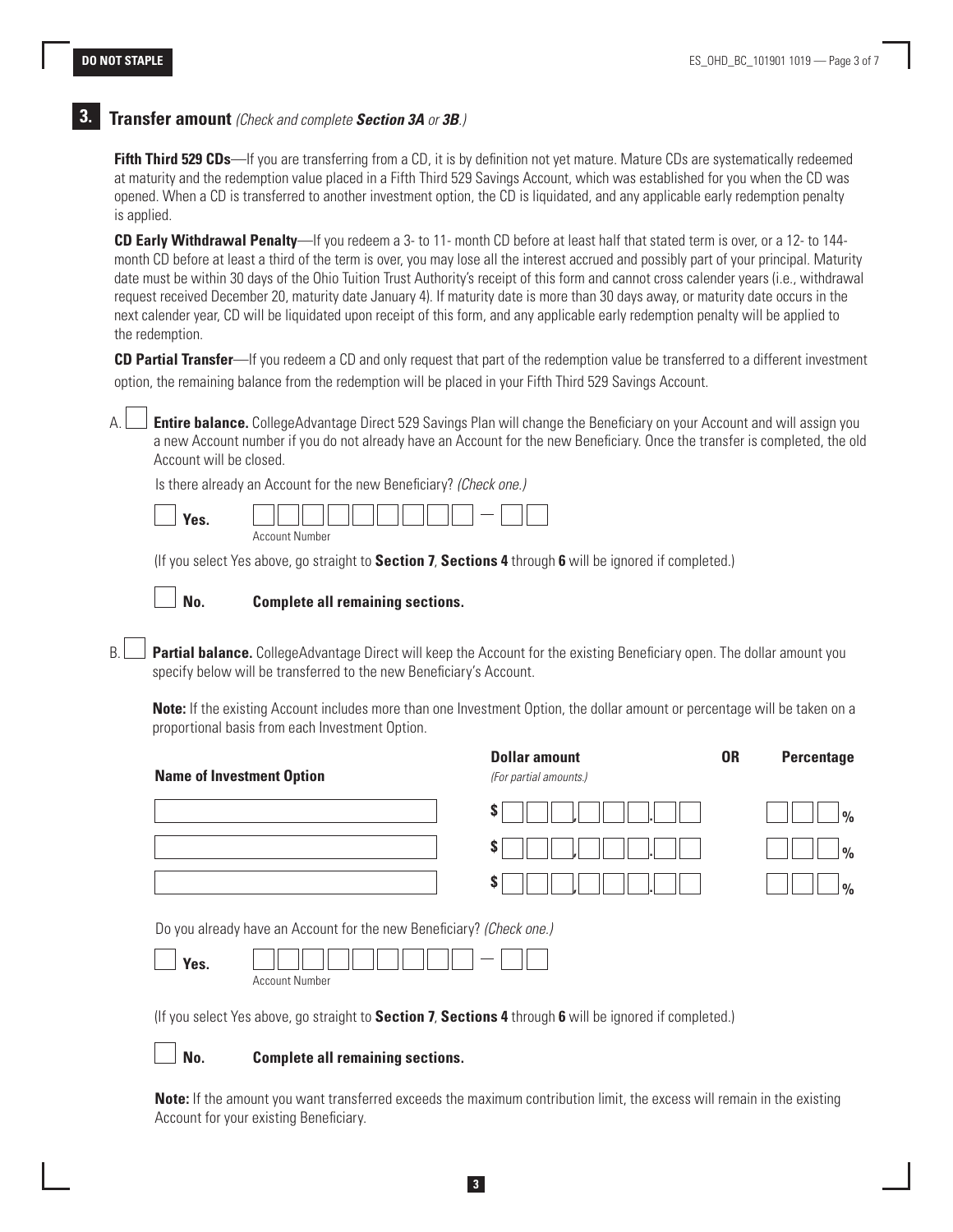

• Before choosing your Investment Options, see the CollegeAdvantage Direct 529 Savings Plan *Offering Statement and Participation Agreement (available at www.CollegeAdvantage.com)* for complete information about the Investment Options offered. You must allocate at least **1%** of your contributions to each Investment Option you choose. Use whole percentages only.

### **A. I want to keep the same investment allocation (s) for my new Beneficiary.**

**Note:** If you are invested in an Age-Based Option(s) and the new Beneficiary is in a different age bracket than the former Beneficiary, your asset allocation may change.

If you wish to **keep the same investment allocations** and you have a **Fifth Third Certificate of Deposit**, please indicate the CD maturity below. Any CDs must be closed and re-opened under the new Beneficiary name. Please select one of the options below:



**1.** Keep the same **TERM** of the original CD. Example: If the original CD Term was 12 months with 3 months left, you will purchase a 12-month Term CD.

**Note:** See the CollegeAdvantage Direct 529 Savings Plan *Offering Statement and Participation Agreement (available at www.CollegeAdvantage.com)* for complete information on the Investment Options you are considering.



**2.** Keep the same **approximate MATURITY DATE** of the original CD. Example: If the original CD Term was 12 months with 3 months left, you will purchase a 3-month Term CD.

**Note:** When CD term changes, the associated APY changes as well.

(see next page for item 4B.)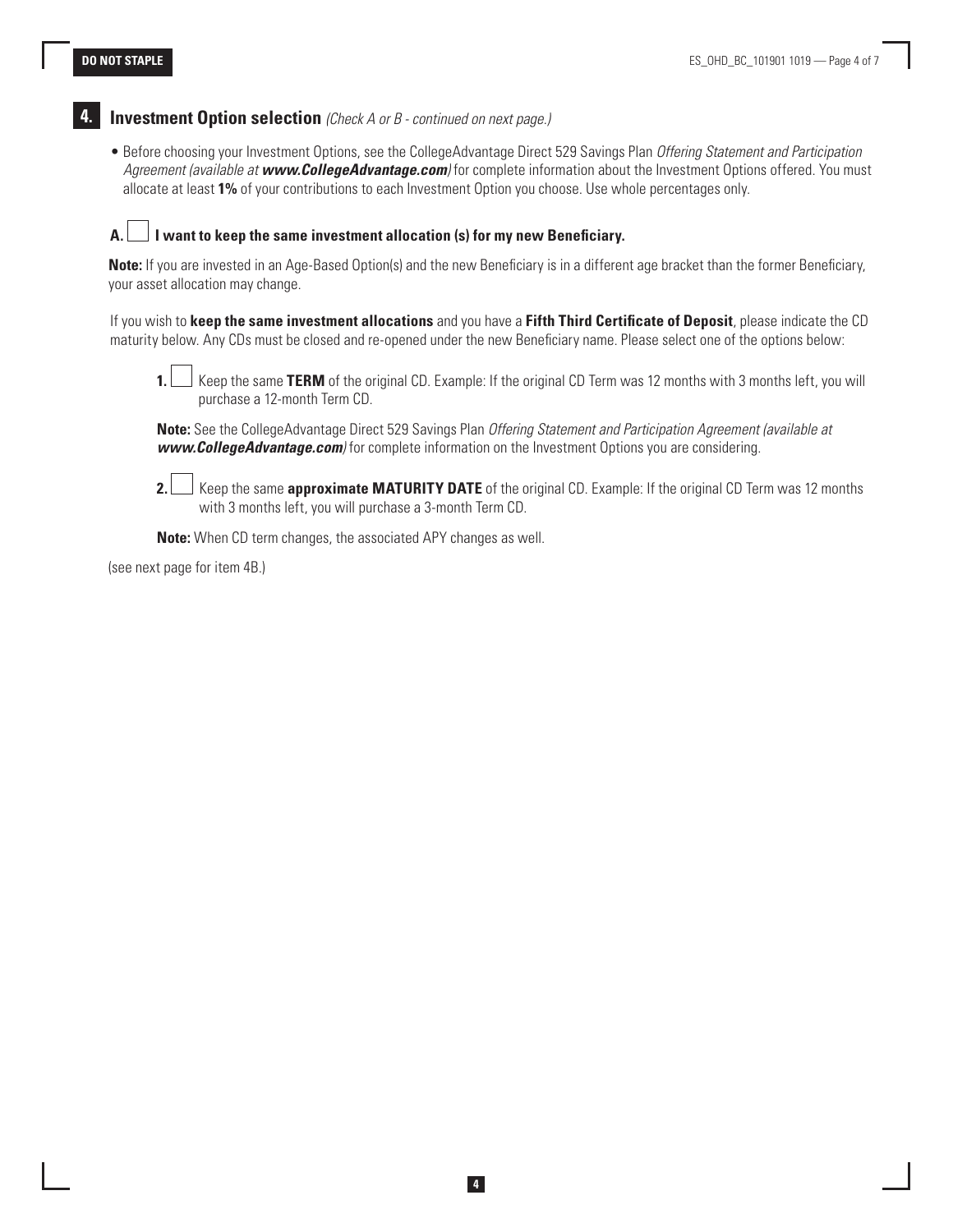## **B. I want to select new investment allocations or purchase a new Certificate of Deposit.**

#### **1. Investment Portfolios**

- You must allocate at least **1%** of your contributions to each Investment Option that you choose. Use whole percentages only.
- Your investment percentages must total **100%.**
- The assets will remain in the portolio you select until you exchange them into a new Investment Option

#### **Ready-Made Age-Based Portfolios**

The asset allocation within your selected investment portfolio will automatically adjust over time to become more conservative as the Beneficiary approaches college age.

Vanguard Aggressive Age-Based Portfolio **%**

Vanguard Moderate Age-Based Portfolio **%**

Vanguard Conservative Age-Based Portfolio **%**

#### **Year of Enrollment Date Portfolios**

The asset allocation of money invested in the Year of Enrollment Date Portfolios is automatically adjusted over time to become more conservative as the Beneficiary approaches enrollment. Your assets will be automatically invested in the Year of Enrollment Date Portfolio that matches your Beneficiary's date of birth.

Advantage Age-Based Portfolio **%**

#### **Ready-Made Risk-Based Portfolios**

Vanguard Aggressive Growth Index Portfolio **%**

Vanguard Growth Index Portfolio **%**

Vanguard Moderate Growth Index Portfolio **%**

Vanguard Conservative Growth Index Portfolio **%**

Vanguard Income Portfolio **%**

| $\frac{0}{0}$ |
|---------------|
| $\frac{0}{0}$ |
| $\frac{0}{0}$ |
| $\frac{0}{0}$ |
| $\frac{0}{0}$ |

#### **Individual Investment Options**

#### **MUTUAL FUND BASED OPTIONS**

### **International Equity Options (Stocks)**

Dimensional Fund Advisors World Ex. U.S. Core Equity Portfolio **800 Marshall** 

Vanguard Total International Stock Index Option **%**

### **U.S. Equity Options (Stocks)**

Vanguard Strategic Equity Option **%** Vanguard Extended Market Index Option **%** Vanguard U.S. Growth Option **%** Vanguard Windsor II Option **%** Vanguard 500 Index Option **%**

### **Balanced Option (Mix of Stocks and Bonds)**

Vanguard Wellington Option **%**

#### **Fixed Income Options (Bonds)**

Vanguard Corporate High Yield Option **%**

Dimensional Fund Advisors Investment Grade Portfolio **%**

Vanguard Total Bond Market Index Option **%**

Vanguard Short-Term Inflation-Protected **Bond Index Option** 

#### **Capital Preservation Option (Cash)**

Vanguard Money Market Option **%**

#### **BANKING OPTIONS (Cash) (FDIC-insured to certain limits)**

Fifth Third 529 Savings Account **%**

|--|--|

**Total 1 0 0 %**

| C             |  |  |
|---------------|--|--|
| $\frac{0}{6}$ |  |  |
|               |  |  |

|  | $\frac{0}{0}$ |
|--|---------------|
|  | $\frac{0}{0}$ |
|  | $\frac{0}{0}$ |
|  | $\frac{0}{0}$ |
|  | $\frac{0}{0}$ |

|  | $\%$ |
|--|------|
|  | 0/2  |

| $\frac{0}{0}$ |  |
|---------------|--|
| $\frac{0}{0}$ |  |
| $\frac{0}{0}$ |  |
| $\frac{0}{0}$ |  |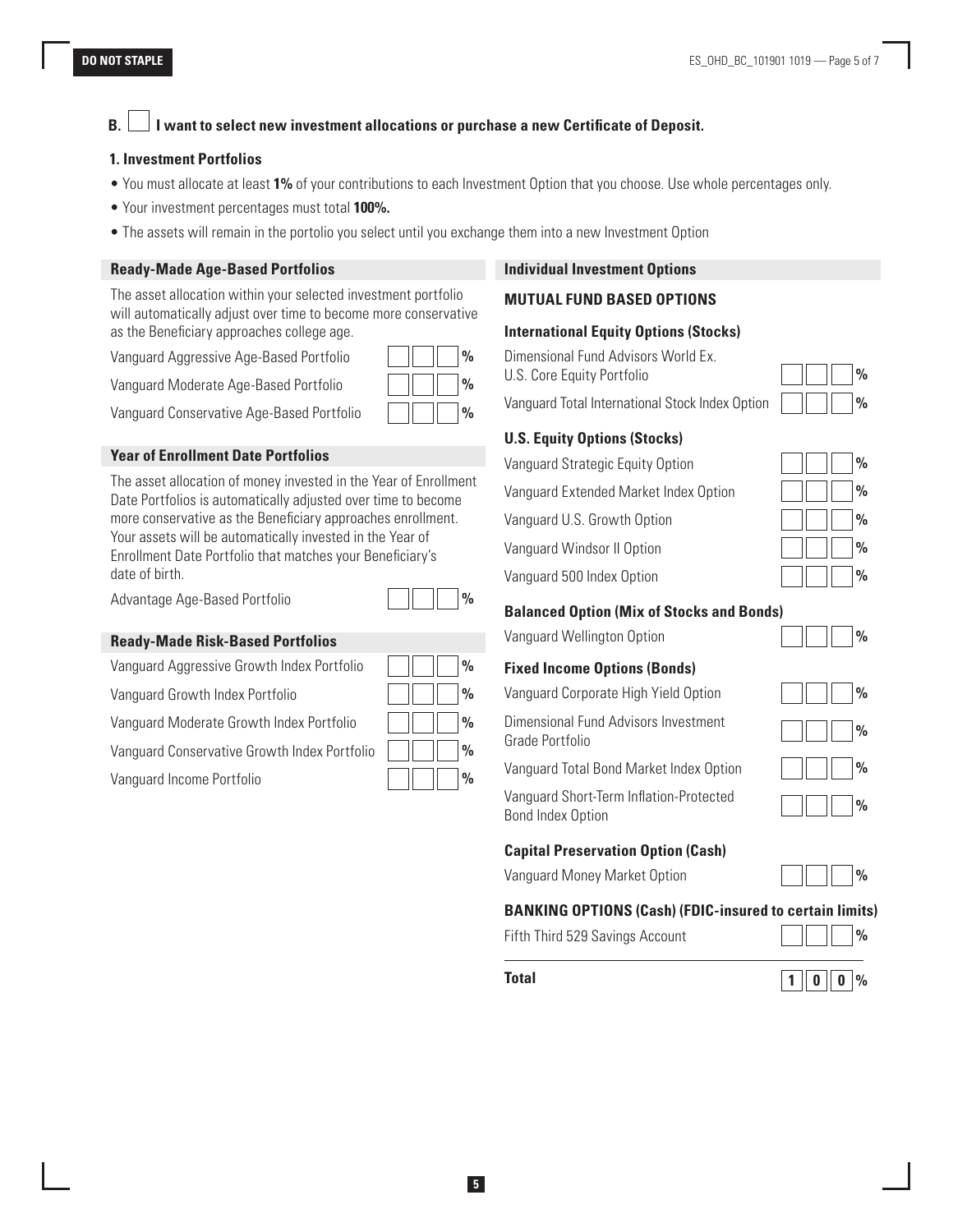#### **2. BANKING OPTIONS – Fifth Third 529 CD**

 **Fifth Third 529 Certificate of Deposit (CD).** CDs require a **\$500 minimum contribution**. CD terms are available between 3 months and 144 months (12 years). Please enter the desired term of the CD (number of months). Example: for a 5-year CD you would enter 060. **PLEASE NOTE:** Your future allocation will default to 100% Fifth Third 529 Savings Account unless you log in to your account and update your Future Contribution Allocation Instructions.

| \$<br>ъ. |             |
|----------|-------------|
| Dollar.  | $\sim$ when |
| mount    | rerm        |

# **5. Successor Owner information** *(Optional. This option is only available if the Account Owner remains the same.)*

- The Successor Owner will take over control of the Account in the event of your death or legal incompentence.
- The person you designate as Successor Owner **must be at least 18 years old.**
- To change an existing Successor Owner, please go online at **www.CollegeAdvantage.com** or complete an Account Information Change Form.
- You may revoke or change the Successor Owner at anytime. See the CollegeAdvantage Direct 529 Savings Plan *Offering Statement and Participation Agreement* for more information.

I want to have the same Successor Owner for the new Beneficiary.

### **6. Automatic Investment Plan (AIP)** *(Optional. This option is only available if the Account Owner remains the same and 100% is being transferred to the new account.)*

Through AIP, you can have funds transferred electronically—on a regular basis—from your bank, savings and loan, or credit union account to your CollegeAdvantage Direct Account. Your contribution will be credited to your CollegeAdvantage Direct Account on the business day before it is debited from your bank account. You may add, change, or delete bank information, or change the investment amount and frequency at any time by logging on to your Account at **www.CollegeAdvantage.com.**

I would like to continue my existing AIP for the new Beneficiary.

**Note:** If you are transferring partial balances, you will need to establish AIP instructions for the new and/or existing Beneficiary(s).

## **7. SIGNATURE—YOU MUST SIGN BELOW**

We must have your signature to certify and process this form. By signing below, I certify that:

- I AM AGREEING TO THE TERMS OF THE CURRENT *OFFERING STATEMENT AND PARTICIPATION AGREEMENT* AND THE TERMS OF THIS FORM. I UNDERSTAND THAT I SHOULD CONSULT A FINANCIAL OR LEGAL ADVISOR IF I HAVE ANY QUESTIONS ABOUT THE TERMS AND CONDITIONS OF THIS AGREEMENT. MY SIGNATURE BELOW INDICATES I HAVE READ AND UNDERSTAND THE CURRENT *OFFERING STATEMENT AND PARTICIPATION AGREEMENT* FOR THE COLLEGEADVANTAGE DIRECT 529 SAVINGS PLAN OFFERED EXCLUSIVELY THROUGH THE OHIO TUITION TRUST AUTHORITY, AND AGREE TO THE TERMS THEREIN AND HEREIN. THIS FORM, TOGETHER WITH THE *OFFERING STATEMENT AND PARTICIPATION AGREEMENT*, CONSTITUTES MY CONTRACT WITH THE OHIO TUITION TRUST AUTHORITY WITH RESPECT TO AMOUNTS INVESTED IN THE PLAN.
- If I am choosing to change the account ownership, my signature below authorizes that change.
- The information provided on this form is true and correct. The new Beneficiary and myself are US citizens or resident aliens. The Social Security numbers in **Sections 1 and 2** are correct.
- The Tuition Trust is authorized to recognize only my signature below for the withdrawal of funds or transactions of any other business regarding this account until written notice to the contrary is received and accepted by the Tuition Trust.
- In accordance with federal law, I understand the CollegeAdvantage Program Administrators are required to obtain my name, residential or business address, Social Security or Tax Identification Number, driver's license or state-issued I.D. Card number, and date of birth in order to verify my identity and for tax reporting purposes. In addition, my signature below authorizes Tuition Trust personnel to access my personal confidential information as necessary for the administration of my Account. The information I provide may be shared with third parties for the purpose of verification subject to the terms of the CollegeAdvantage Administrators' privacy policies. The Tuition Trust is unable to accept this new Account if any required information is not provided. If the CollegeAdvantage Program Administrators are unable to verify the Account Owner's identity, this Account will be closed and the assets in the Account distributed at the share value.